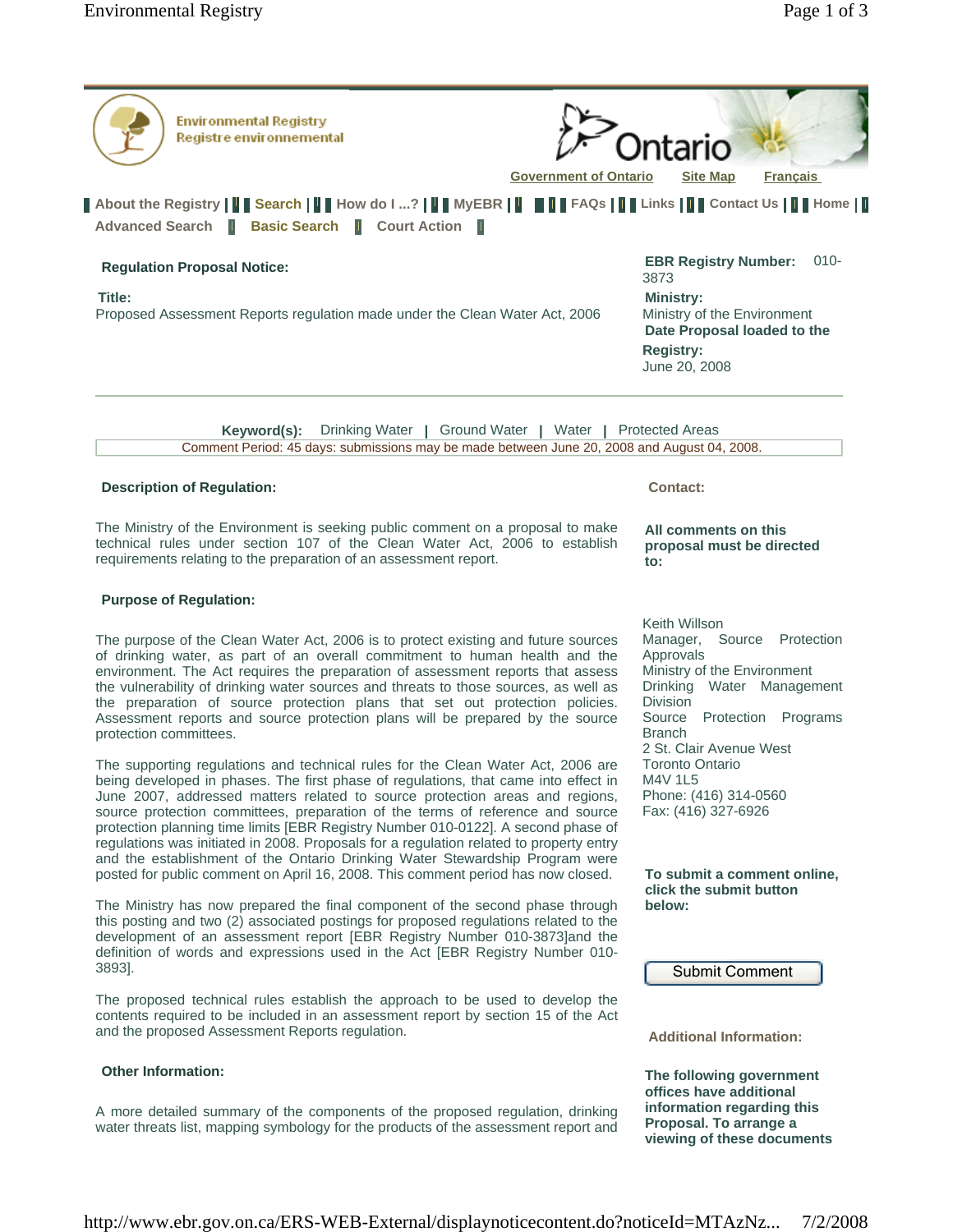proposed technical rules are listed below:

- **Draft Assessment Reports Regulation**
- **Draft Definitions of Words and Expressions Used in the Act Regulation**
- **Tables of Drinking Water Threats**
- Mapping Symbology for the Clean Water Act, Version 3.0
- *Clean Water Act, 2006* Technical Rules: Assessment Report
- Summary of *Clean Water Act, 2006* Technical Rules: Assessment Report

### **Questions for Public Consideration and Comment:**

At which specific points during the development of the assessment report would you like to see consultation take place? How would you prefer the consultation be conducted, e.g. through open houses, etc.?

## **Public Consultation:**

This proposal has been posted for a 45 day public review and comment period starting June 20, 2008. If you have any questions, or would like to submit your comments, please do so by August 04, 2008 to the individual listed under "Contact". Additionally, you may submit your comments on-line.

All comments received prior to August 04, 2008 will be considered as part of the decision-making process by the Ministry of the Environment if they are submitted in writing or electronically using the form provided in this notice and reference EBR Registry number 010-3873.

Please Note: All comments and submissions received will become part of the public record. You will not receive a formal response to your comment, however, your comment will be reflected in the Decision Notice associated with this proposal.

#### **Other Public Consultation Opportunities:**

The development of the Clean Water Act, 2006 was based on four (4) years of extensive stakeholder consultations with over three hundred (300) associations and individuals and close to six hundred (600) written submissions:

- Government established the Implementation Committee (IC) and Technical a. Experts Committee (TEC) – December 2003;
- Ministry developed a White Paper on Watershed-based Source Protection Planning and held eight (8) regional consultations – February to March 2004;
- Ministry developed draft legislation for source protection planning and  $\mathbf{m}$  . posted on the EBR for public comment – June 2004;
- IC and TEC delivered their reports to the Minister and the ministry held seven (7) sectoral roundtables on the reports – November 2004 to February 2005;
- Ministry held consultations on the proposed source water protection framework with key stakeholders – September to November 2005;
- Ministry introduced Bill 43, the proposed Clean Water Act December 2005;
- $\mathbf{m}$  . Ministry held eight (8) sectoral roundtables with respect to Bill 43 – February to March 2006;
- Bill 43 passed the Second Reading May 2006;
- Ministry continued to meet with stakeholders to identify potential concerns with Bill 43 in anticipation of the Standing Committee – May to August 2006;
- Bill 43 proceeded to the Standing Committee on Social Policy public  $\mathbf{m}$  . hearings – August 2006; and
- An advisory panel was established to advise on developing a program that best supports water protection in rural Ontario, reporting in September 2006.

On December 22, 2006 a Proposal Notice was posted on the Environmental Registry for public comment discussing the implementation of the following regulations under the proposed Clean Water Act: 1) the establishment of Source

### **please call the Ministry Contact or the Office listed below.**

Source Protection Programs **Branch** 2 St. Clair Avenue West Toronto Ontario M4V 1L5 Phone: (416) 212-5296

**The documents linked below are provided for the purposes of enhancing public consultation.**  All links will open in a new window

1. **Link to all associated documentation**